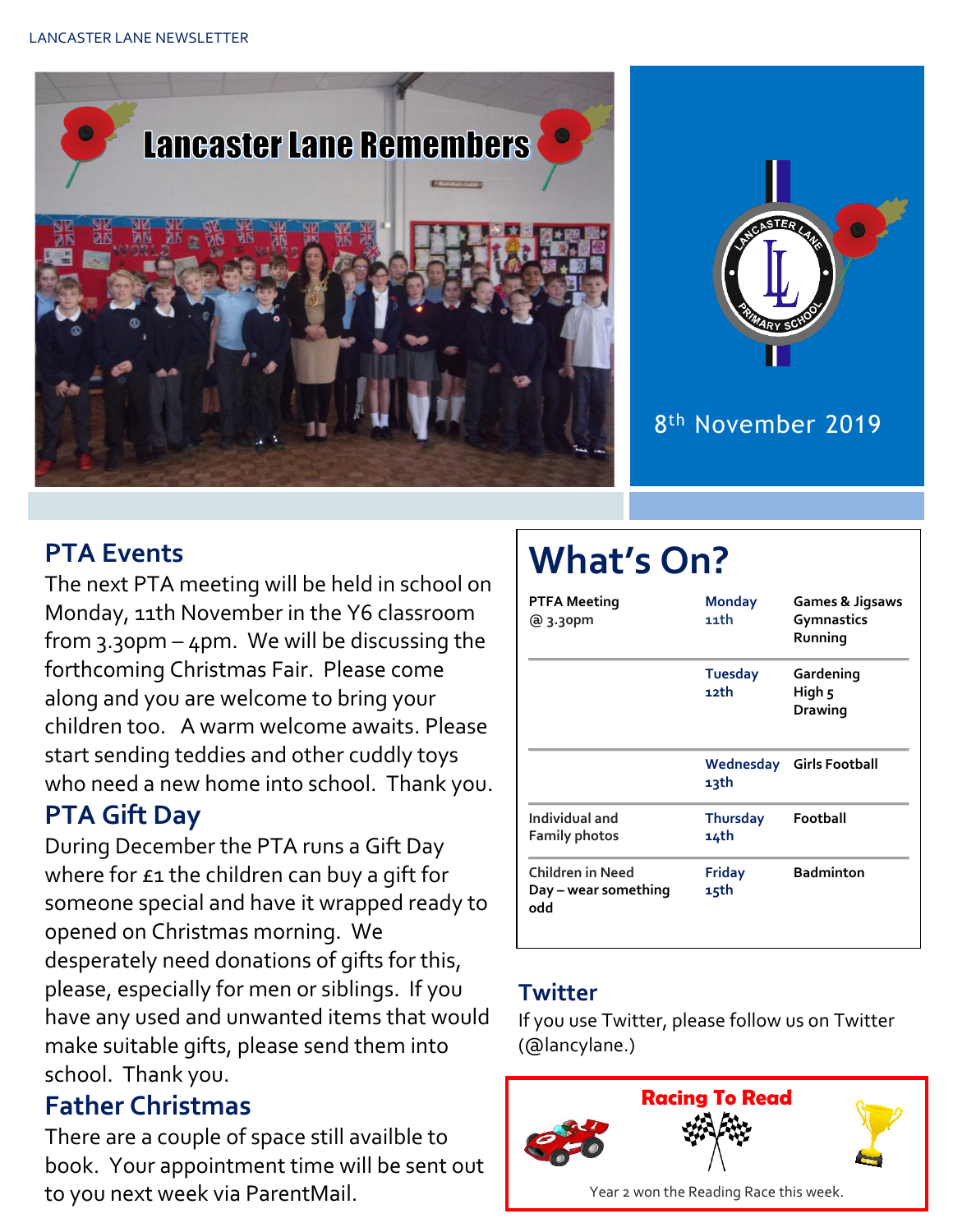#### **Class Assemblies**

Year 6's Remembrance Assembly was truly a poignant and moving assembly. We really were very impressed with the maturity and poignancy the children showed. The mayoress of Chorley, Cllr Hasina Khan and our Vice Chair of Governors, Greg Adam, were also moved by the level of understanding shown by the children. On Monday, Mrs Geldard will be taking Austin and Megan, our Pupil Parliamentarians, to the Whittle Memorial where they will lay a wreath from Lancaster Lane School alongside wreaths from the other members of the Pupil Parliament.

#### **Children in Need**

The School Council decided that we will dress up in 'odd' clothes for Children in Need this year. They suggested various ideas such as wearing odd socks or your clothes back to front. We also liked the idea of wearing unusual combinations such as shorts with a Christmas jumper, pyjamas with hats and gloves etc. Bright colours that clash was also suggested. If your child wishes to take part please send a £1 donation into school. Any donations of plain cakes for the children to decorate would be greatly received. Shop bought plain fairy cakes would be ideal for this. Additionally, anyone who wishes to make cakes to be sold in school on the Friday would be greatly appreciated.

## **Playground Dos and Don'ts**

Children should only use the outdoor gym equipment under the supervision of Lancaster Lane school staff (and not before or after school).

# **Anti-bullying Week**

Lancaster Lane will be taking part in the national annual Anti-bullying Week this year the theme is 'Change starts with us.' Please click on the link for further information. https://www.anti-bullyingalliance.org.uk/newsinsight/news/theme-anti-bullying-week-2019 announced-'change-starts-us'.

#### **Outside Achievements**

Well done to all of you.

Year 6 visited Leyland Day Care Centre.



Girls' Football Team.



Year 2 enjoying their DoJo prize.